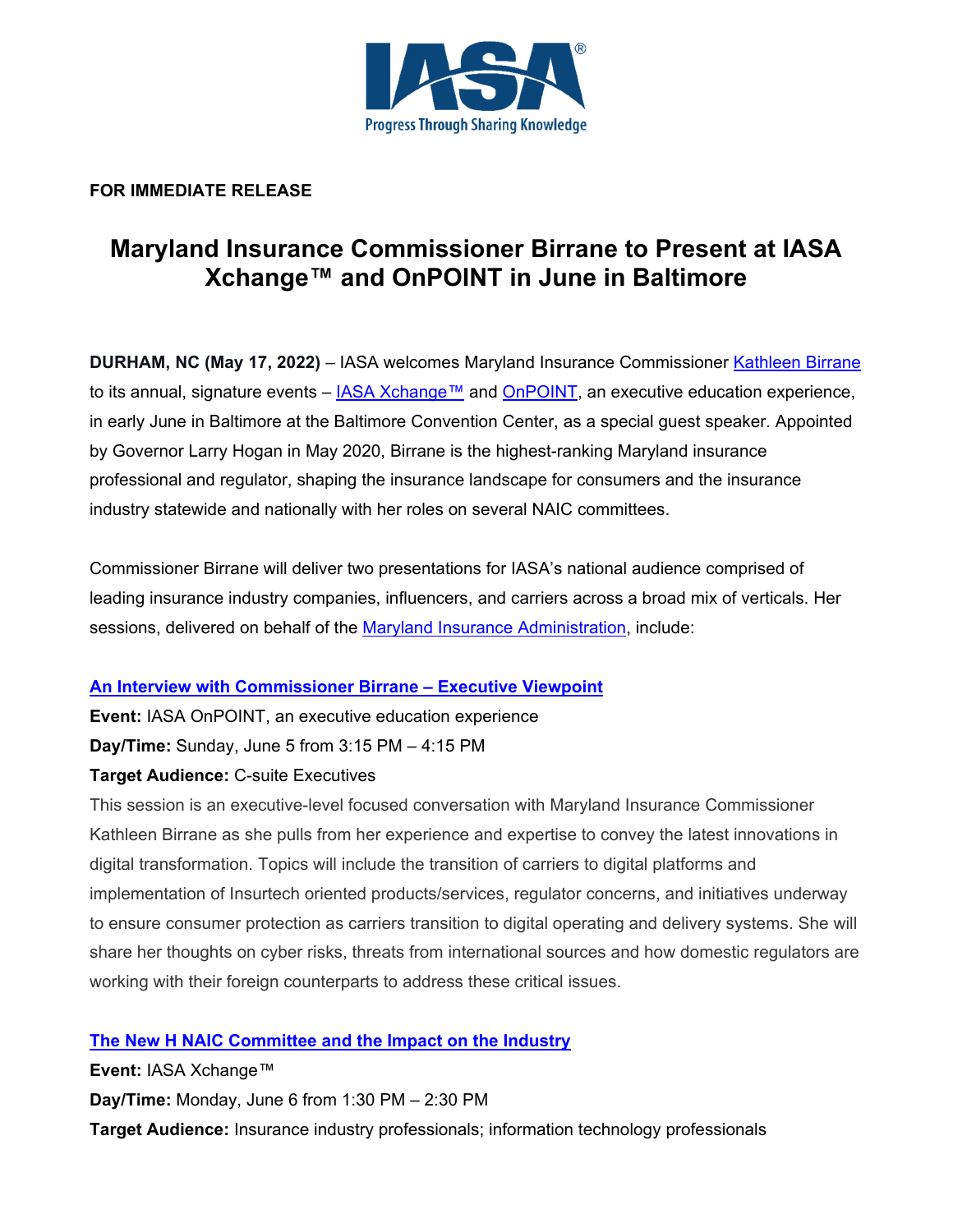Maryland Insurance Commissioner Kathleen Birrane discusses the NAIC's new H Committee, its purposes and initiatives. Learn about why the committee was formed, its current focus, and future goals. She highlight's key initiatives she believes will have some of the biggest impacts on carriers and consumers from a regulatory perspective.

"We are grateful to have Commissioner Birrane join us in Baltimore next month," stated IASA CEO Kerry Crockett, MBA, CAE, CMP Fellow, DES. "Her presence as the Maryland Insurance Commissioner and high-ranking NAIC committee leader, delivering the latest guidance and status on regulatory matters affecting consumers and carriers, will be invaluable to IASA's members and our audience."

### **About IASA Xchange™**

IASA's national, annual signature educational-rich event attracts an estimated 1,000 members and industry partners each year. The conference is filled with CPE-eligible content, inspiring keynote speakers, workshops, tradeshow, networking, social events, and IASA business and ceremonial meetings. Three times per year, a smaller version of the event is held virtually as IASA Xchange™ lite, providing engaging professional development opportunities for members -- reaching them wherever they are. For more information, visit the event website.

#### **About OnPOINT**

IASA's OnPOINT conference – held four times per year in conjunction with IASA Xchange™ and IASA Xchange™ lite – is an exclusive educational and networking opportunity for C-suite and equivalent leaders and practitioners in the industries that IASA serves. OnPOINT features content and peer-to-peer engagement opportunities curated specifically for discerning executives. Registration is limited to a narrow target audience who holds titles and roles within their companies similar to chief financial officer, chief executive officer, chief marketing officer, and equivalent senior-level executive roles/titles (i.e. director and vice president) – provided they serve as the top-ranking official in their department/specialty within their organization -- for peer-to-peer education and networking opportunities. The events presented through the Executive Education Program include OnPOINT and other focused seminars. OnPOINT is offered four times per year in conjunction with each IASA Xchange™ and IASA Xchange™ lite event. For more information, visit the event website.

#### **About IASA**

For almost 100 years, IASA -- a non-profit 501(c)(3) -- has served as the trusted source for knowledge and innovation that guides the community of insurance professionals. As the voice of the insurance industry, IASA fosters an environment of selfless engagement, inclusivity, and conviction, advancing careers and personal growth for its members and constituents. It produces the best education and